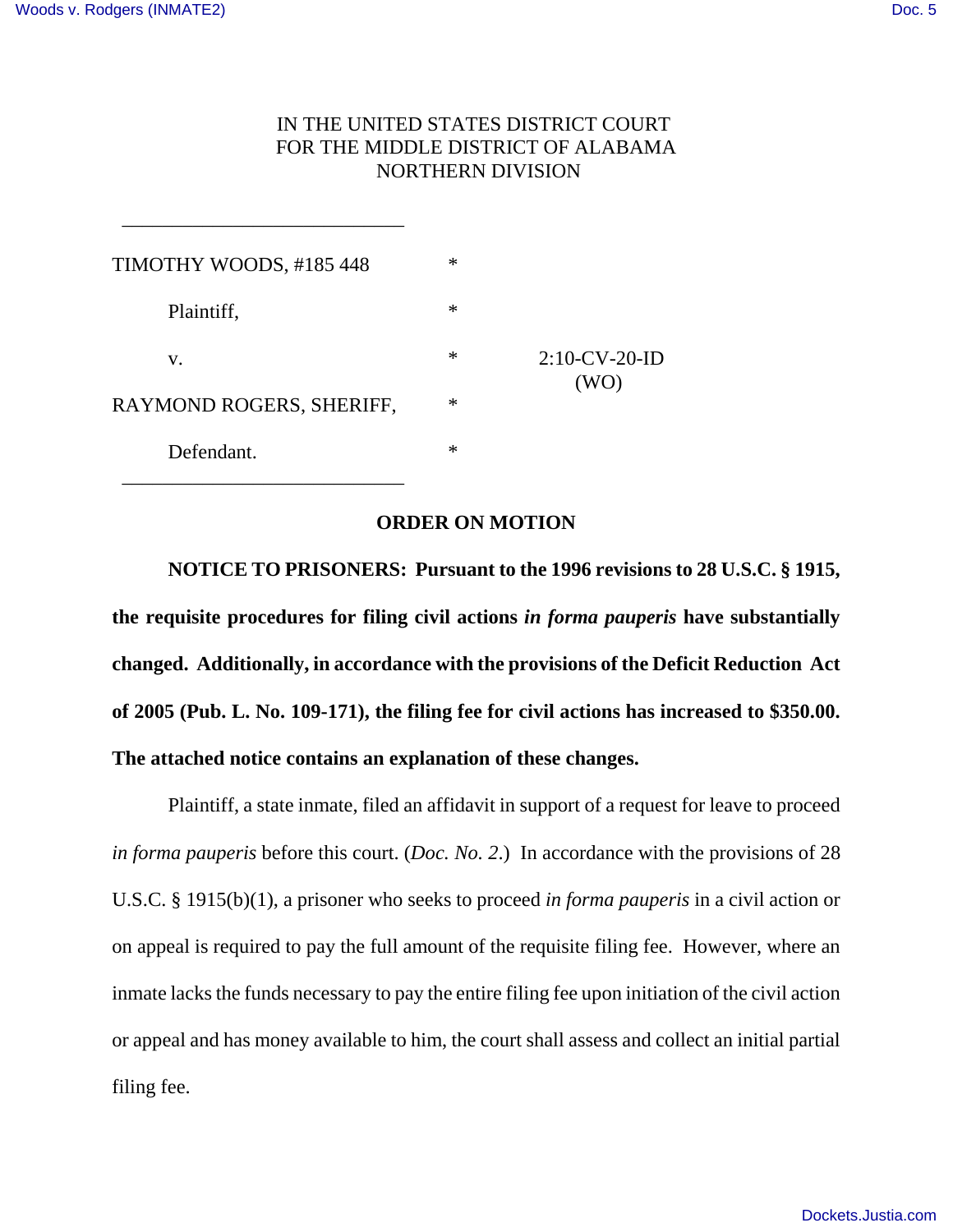An inmate account clerk filed a certificate which indicates the balance in Plaintiff's prison account at the time the instant complaint was filed and provides the court with information necessary to determine the average monthly balance of Plaintiff's prison account and the average monthly deposits to such account for the six month period preceding the filing of this complaint. A review of this information reveals that Plaintiff lacks the funds necessary to pay the \$350.00 filing fee. The documents further establish that for the six month period immediately preceding the filing of the instant complaint the average monthly deposits to Plaintiff's prison account were \$22.56. Such amount was greater than the average monthly balance in Plaintiff's account (\$3.89). Thus, in accordance with the provisions of 28 U.S.C. § 1915(b)(1)(A), Plaintiff is required to pay an initial partial filing fee of \$4.51 (20 percent of the average monthly deposits to Plaintiff's account).

Accordingly, it is

ORDERED that on or before **February 8, 2010** Plaintiff shall forward to the Clerk of this Court the sum of \$4.51 as an initial partial filing fee. **Plaintiff is hereby advised that it is his responsibility to submit the appropriate paperwork to the prison account clerk for transmission of his funds to this court for payment of the initial partial filing fee**. If the funds have been dispersed from Plaintiff's prison account and are not now available to him, Plaintiff must make arrangements for payment of the requisite filing fee.

In accordance with the provisions of 28 U.S.C.  $\S$  1915(b)(2), it is hereby ORDERED that:

1. Plaintiff shall make monthly payments of 20 percent of each preceding month's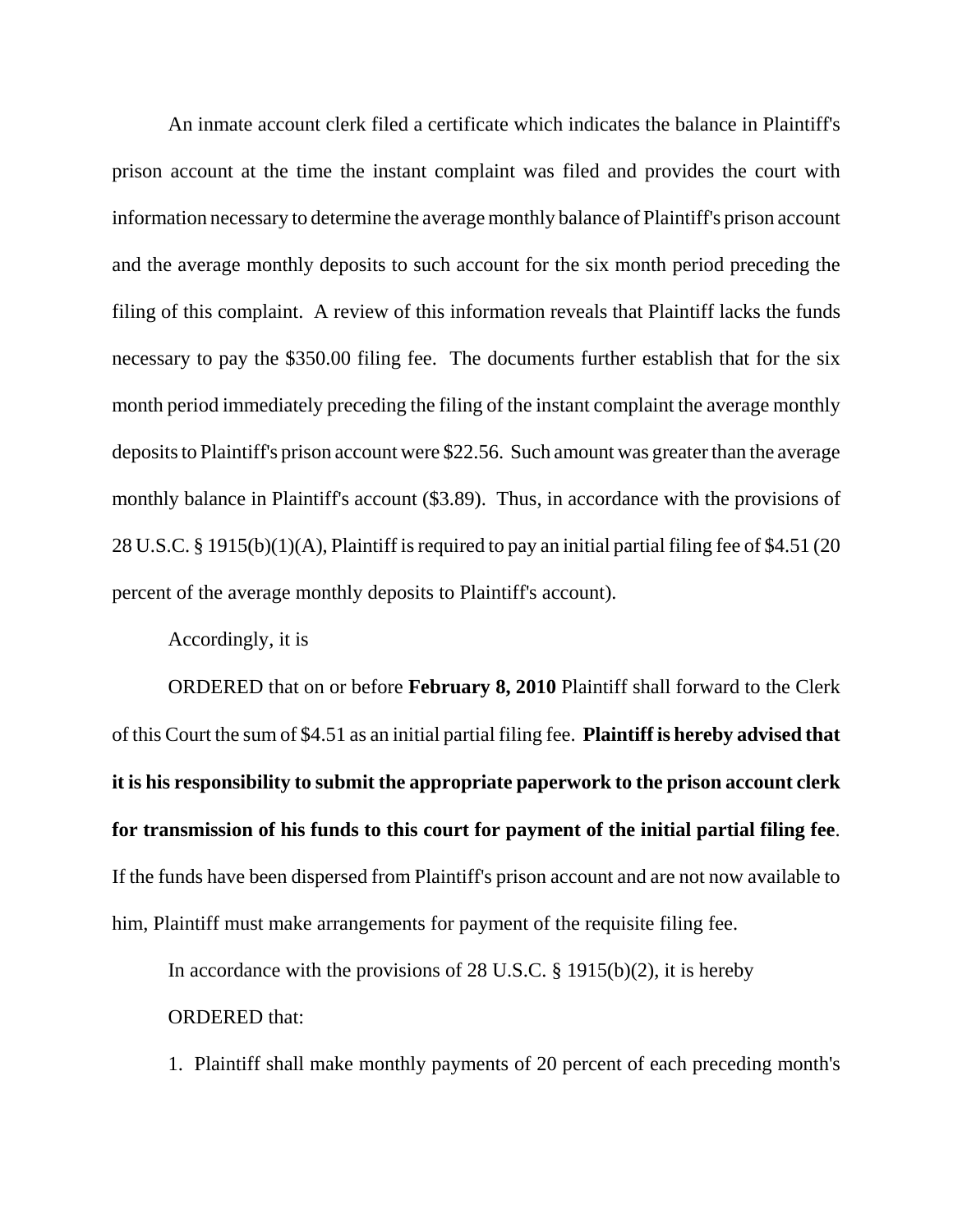income and/or funds credited to his account as payments towards the \$350.00 filing fee.

2. Those persons having custody of Plaintiff shall forward the above described payments from Plaintiff's account to the Clerk of this court each time the amount in Plaintiff's account exceeds \$10.00 until the \$350.00 filing fee is paid in full.

To aid Plaintiff and those persons having custody of Plaintiff in complying with the requirements of this order, the Clerk is DIRECTED to furnish a copy of this order to the account clerk at the Ventress Correctional Facility.

It is further

ORDERED that except to the extent that payment is required under this order Plaintiff's motion for leave to proceed *in forma pauperis* (*Doc. No. 2*) is hereby GRANTED.

Plaintiff is cautioned that if he fails to pay the initial partial filing fee in compliance with this order the Magistrate Judge will recommend that his case be dismissed and such dismissal will not be reconsidered unless exceptional circumstances exist. **Plaintiff is advised that if he is unable to procure the initial partial filing fee within the time allowed by this court he must inform the court of such inability and request an extension of time within which to file the fee**. **Plaintiff is further advised that if this case is dismissed for failure to pay the initial partial filing fee or for any other reason he remains obligated to pay the \$350.00 filing fee**. The filing fee will be collected from any funds which become available to Plaintiff and will be forwarded to this court by those persons having custody of Plaintiff pursuant to the directives contained in this order. **Moreover, Plaintiff is hereby informed that notwithstanding payment of the initial**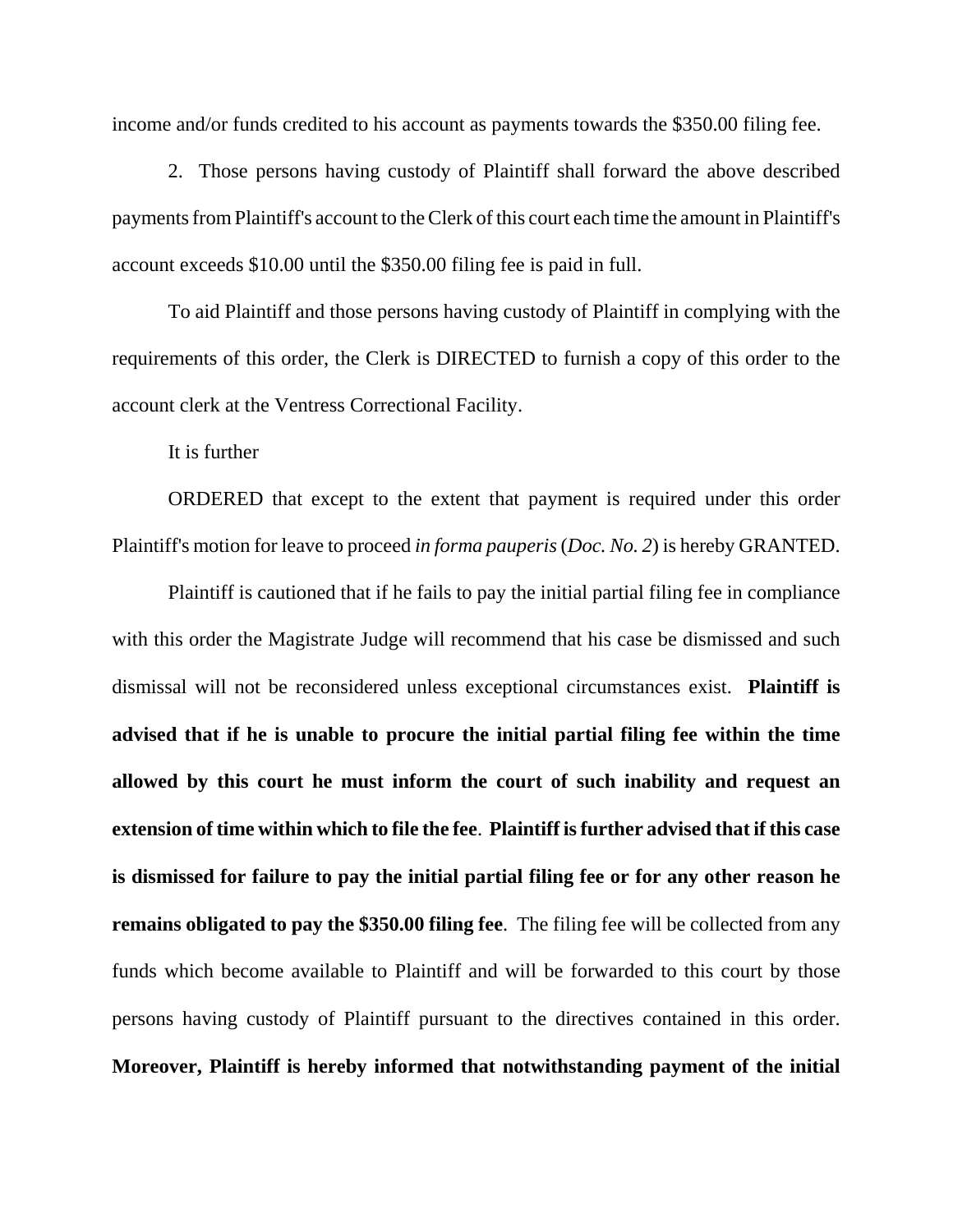**partial filing fee this court will dismiss this case prior to service of process if the court determines that the action is frivolous, malicious, fails to state a claim upon which relief may be granted, or seeks monetary relief from a defendant who is immune from such relief in accordance with the provisions of 28 U.S.C. § 1915(e)(2)(B)(i), (ii) and (iii).**

Additionally, Plaintiff is advised that if he files a notice of appeal he will likewise be required to pay the requisite appellate filing fee which is currently \$455.00. Thus, if at the time Plaintiff files a notice of appeal he has the necessary funds to pay the \$455.00 filing fee, he must submit such amount to the court with the notice of appeal. If the requisite funds are not available and Plaintiff seeks to proceed *in forma pauperis* on his appeal, he must complete an affidavit in support of such request and supply the court with a certified copy of his prison account statement for the 6-month period preceding the filing of the appeal. However, Plaintiff is informed that regardless of this court's determination on his *in forma pauperis* motion the entire appellate filing fee will be collected from those persons having custody of him from funds available in his prison account in a manner similar to that outlined in this order.

Done, this 19<sup>th</sup> day of January 2010.

 /s/ Charles S. Coody CHARLES S. COODY UNITED STATES MAGISTRATE JUDGE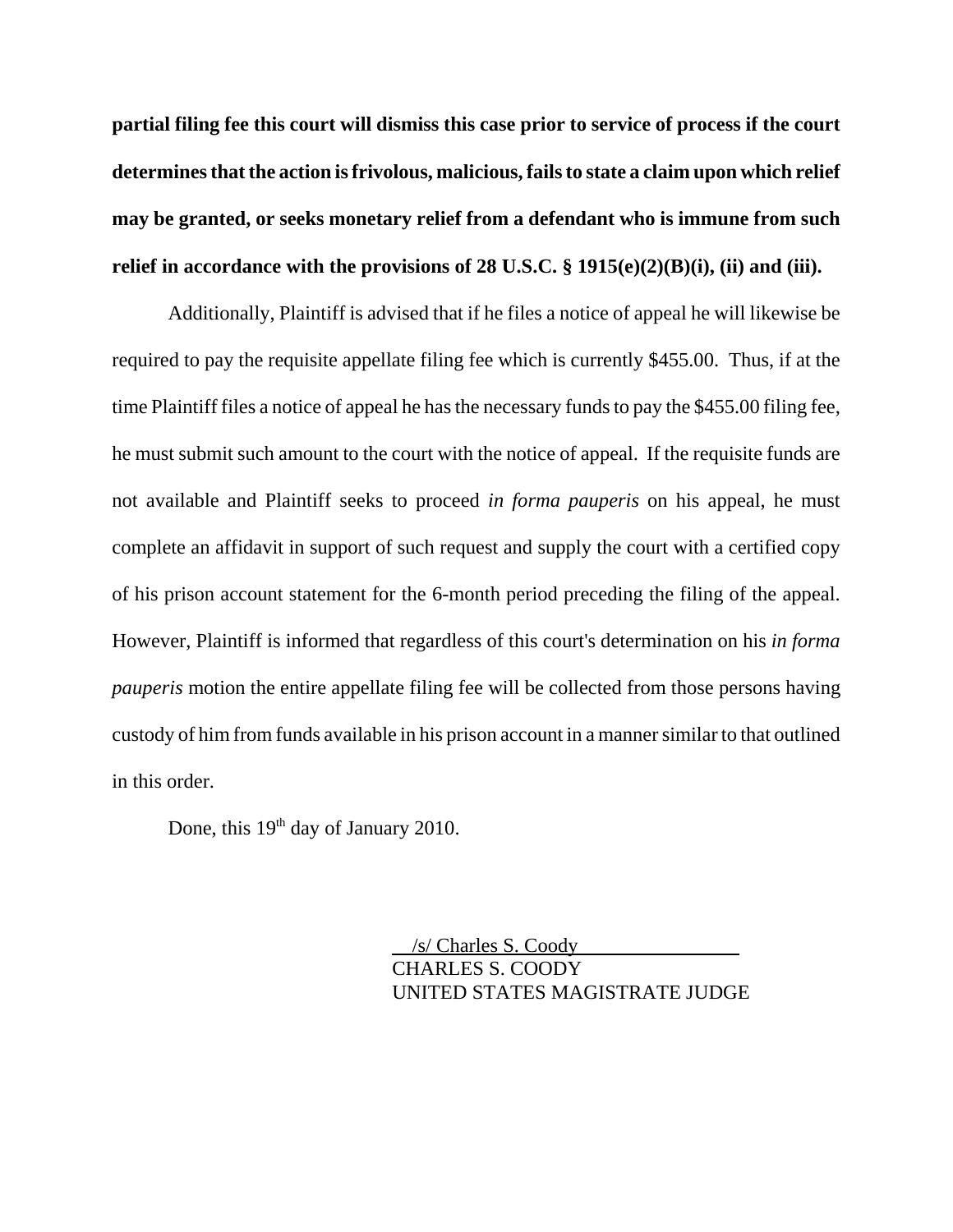## **NOTICE**

## INFORMATION TO PRISONERS SEEKING LEAVE TO PROCEED *IN FORMA PAUPERIS* PURSUANT TO 28 U.S.C. § 1915 IN CIVIL ACTIONS BEFORE ANY FEDERAL COURT

**In accordance with 1996 amendments to the** *in forma pauperis* **(IFP) statute governing civil actions in federal court, as a prisoner you will be obligated to pay the full filing fee of \$350.00 for a civil action**. **If you later file an appeal, the filing fee for the appeal is \$455.00 and you will likewise be responsible for payment of such fee. Thus, if at the time you file your action you have the funds available to pay the requisite filing fee, you must send such amount to the court with your complaint or notice of appeal and, if appropriate, your IFP application.** 

If you do not have enough money to pay the full filing fee when your action is filed, you can file the action without prepayment of the filing fee. However, the court will assess and, when funds exist, collect an initial partial filing fee. The initial partial filing fee will be equal to 20 percent of the average monthly deposits to your prison or jail account for the six months immediately preceding the filing of the lawsuit, or 20 percent of the average monthly balance in your prison or jail account for that same six month period, whichever is greater. The court will order that you make the initial partial filing fee out of your prison or jail account or any other funds you have indicated are available to you. **If you fail to submit the initial partial filing fee, your case will be dismissed and the full amount of the filing fee will be collected from those persons having custody of you**.

After the initial partial filing fee has been paid, you will be responsible for paying the balance of the filing fee. To fulfill your obligation for payment of the full filing fee, each month you will owe 20 percent of your preceding month's income toward the balance on the filing fee. Pursuant to an order of the court, the agency that has custody of you will collect that money and send payments to the court any time the amount in the account exceeds \$10.00. **You are advised that the balance of the filing fee will be collected even if the action is subsequently dismissed for any reason, summary judgment is granted against you, or you fail to prevail at trial.** 

In order to proceed with an action or appeal *in forma pauperis* you must complete the affidavit in support of your request to proceed *in forma pauperis* and supply the court with a certified copy of your prisoner account statement for the 6-month period preceding the filing of the complaint or notice of appeal and return it to the court with your cause of action. If you submit an incomplete form or do not submit a prison or jail account statement with the form, your request to proceed *in forma pauperis* will be denied.

**Regardless of whether some or all of the filing fee has been paid, the court is required to screen your complaint and to dismiss the complaint if (1) your allegation of poverty is untrue; (2) the action is frivolous or malicious; (3) your complaint does not**